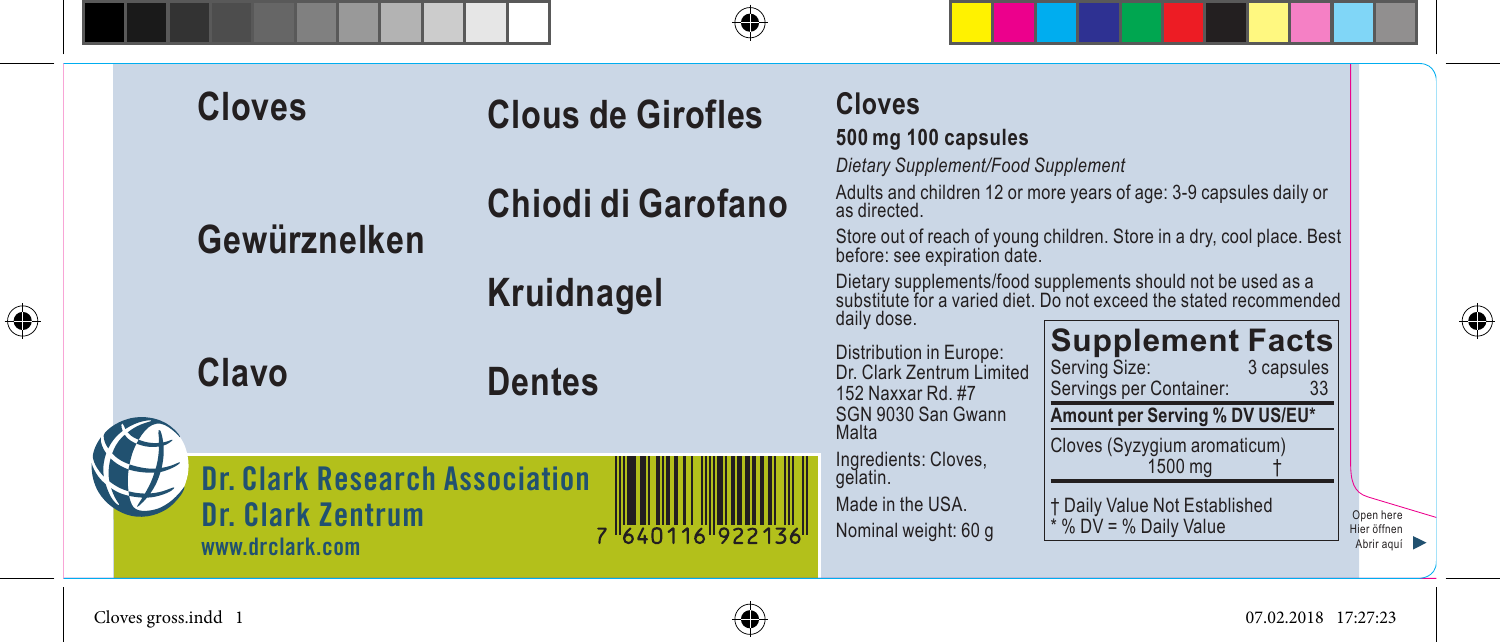## **SqM NEDERLANDS** ₹ ᇎ

품

⊕

## **Kruidnagel**

#### **500 mg 100 capsules**

*Voedingssupplement*

ш Volwassenen en kinderen vanaf 12 jaar: 3 tot 9 capsules per dag of zoals ₹ voorgeschreven door arts/deskundige.

Buiten bereik en zicht van jonge kinderen houden. Droog en op kamertemperatuur bewaren. Uiterste gebruiksdatum: voedingssupplement niet meer gebruiken na datum vermeld achter 'exp'.

Voedingssupplementen mogen niet als vervanging van een gevarieerde en evenwichtige voeding en van een gezonde levensstijl gebruikt worden. De aanbevolen dagelijkse portie niet overschrijden.

Nominale hoeveelheid: 60 g

**Dr. Clark Research Association Dr. Clark Zentrum www.drclark.com**



## **Voedingswaarde**

| Dosis:                                                        | 3 capsules            |  |
|---------------------------------------------------------------|-----------------------|--|
| Doseringen per pakket:                                        | 33                    |  |
| 3 capsules bevatten                                           | <b>ADH US/ADH EU*</b> |  |
| Kruidnagel (Syzygium aromaticum)<br>1500 mg                   |                       |  |
| † ADH niet bekend<br>*ADH = Aanbevolen Dagelijkse Hoeveelheid |                       |  |

Ingrediënten: kruidnagel, gelatine. Geproduceerd in de VS. Distributeur Nederland: Clark Nederland www.clarknederland.nl info@clarknederland.nl



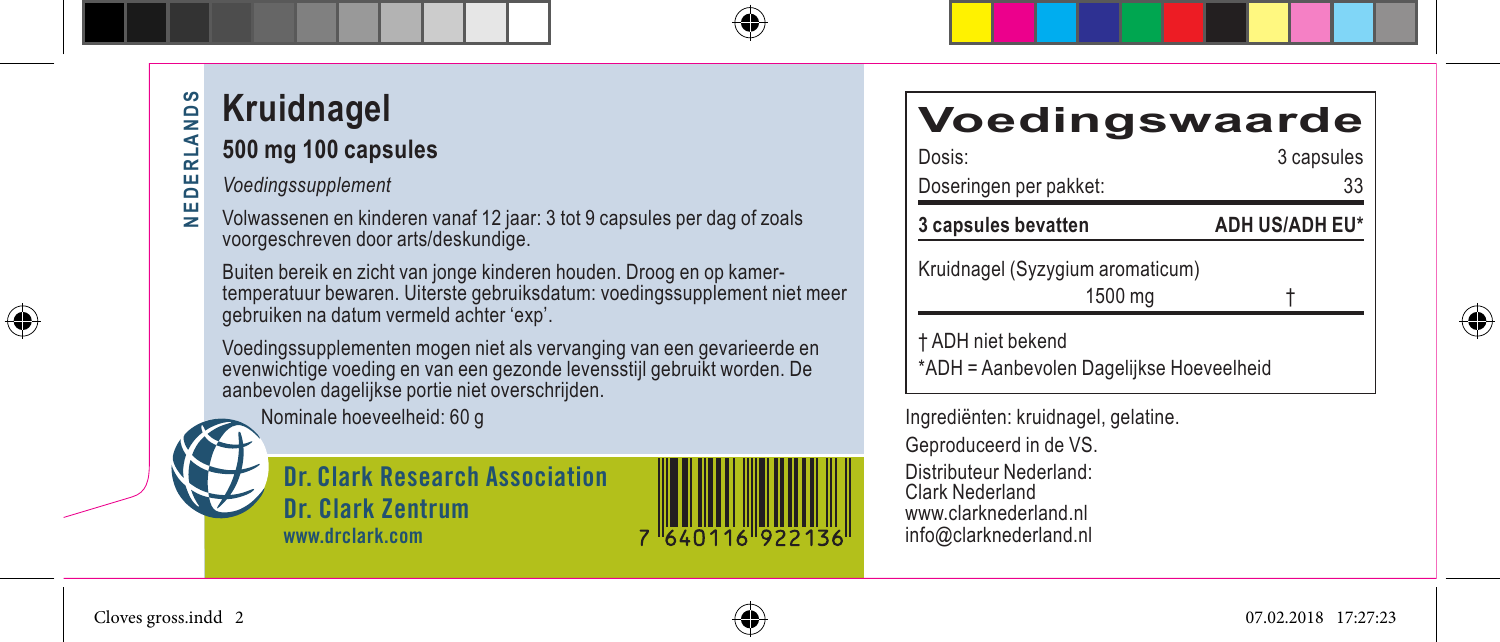#### **Gewürznelken** 풍 **DEUTSCH DEUTS**

#### **500 mg 100 Kapseln**

#### *Nahrungsergänzungsmittel*

Erwachsene und Kinder über 12 Jahren: 3-9 Kapseln täglich oder gemäss Empfehlung.

Ausserhalb der Reichweite von kleinen Kindern lagern. An einem kühlen, trockenen Ort lagern.

Mindestens haltbar bis: siehe Verfalldatum auf der Vorderseite, mit "exp" gekennzeichnet.

Nahrungsergänzungsmittel sind kein Ersatz für eine ausgewogene und abwechslungs-reiche Ernährung. Angegebene empfohlene Tagesdosis nicht überschreiten.



**Dr. Clark Research Association Dr. Clark Zentrum www.drclark.com**

## **Nährwerttabelle**

| Einnahmeempfehlung:<br>Einheiten pro Packung:                                                                                                                                                            | 3 Kapseln<br>33 |  |
|----------------------------------------------------------------------------------------------------------------------------------------------------------------------------------------------------------|-----------------|--|
| 3 Kapseln enthalten                                                                                                                                                                                      | US RDA/EU RDA*  |  |
| Gewürznelken (Syzygium aromaticum)<br>1500 mg                                                                                                                                                            |                 |  |
| † keine Tagesdosis festgelegt<br>*RDA = empfohlene Tagesdosis gemäss 21 CFR 101<br>(US) bzw. EU Richtlinie 2008/100/EG (EU), umgesetzt<br>für Deutschland in der Nährwert-Kennzeichnungsver-<br>ordnung. |                 |  |
| Zutaten: Gewürznelken, Gelatine (Überzugsmittel).                                                                                                                                                        |                 |  |
| Hergestellt in den Vereinigten Staaten.                                                                                                                                                                  |                 |  |

Vertrieb in Europa: Dr. Clark Zentrum Limited, 152 Naxxar Rd. #7, SGN 9030 San Gwann, Malta.



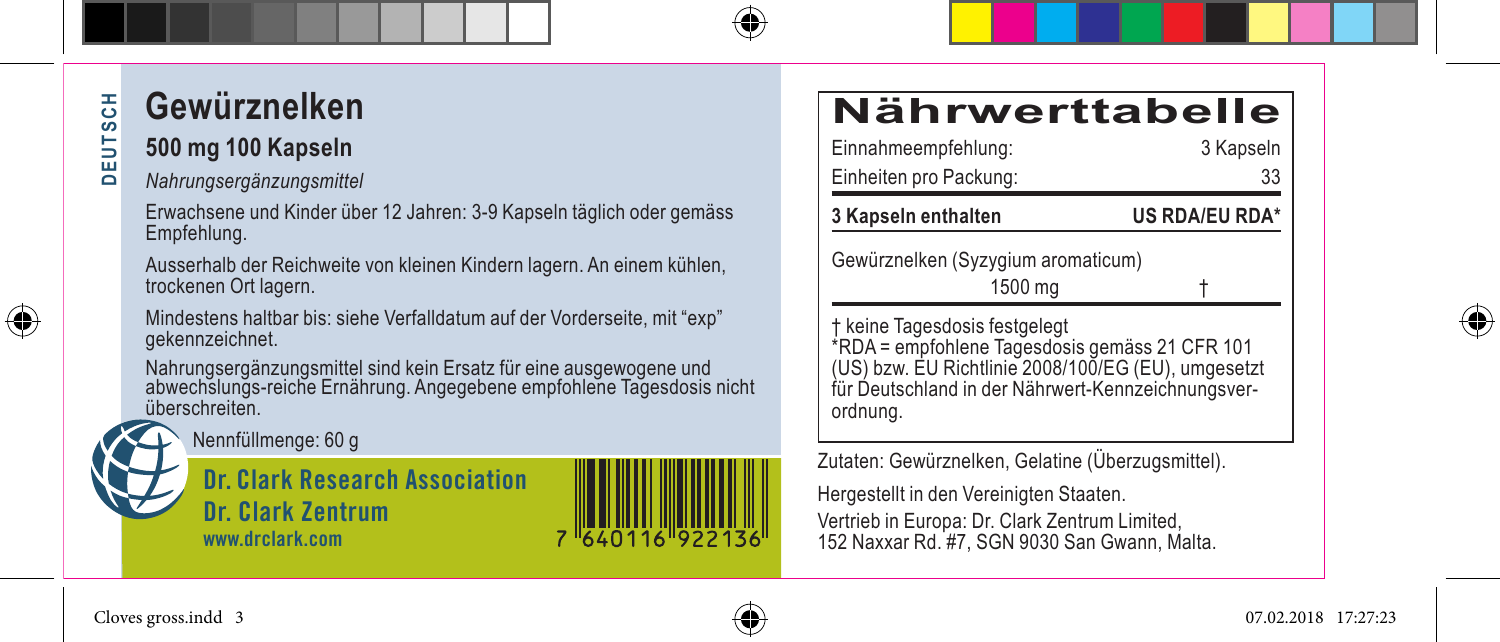## **Dentes**

#### **500 mg 100 cápsulas**

*Suplemento alimentar*

Adultos e crianças acima de 12 anos: 3-9 cápsulas por dia ou como recomendado.

Guardar fora do alcance das crianças de tenra idade. Armazenar em local fresco e seco.

Melhor antes: ver data de caducare, marcado "exp".

Os suplementos alimentares não devem ser utilizados como substitutos de um regime alimentar variado. Não exceda a dose diária recomendada. Peso nominal: 60 g



**Dr. Clark Research Association Dr. Clark Zentrum www.drclark.com**



## **Valor alimentício**

| Dosagem:<br>Dos Dose de conteúdo:                        | 3 cápsulas<br>33<br>DDR US/DDR UE* |  |
|----------------------------------------------------------|------------------------------------|--|
| 3 cápsulas contêm                                        |                                    |  |
| Dentes (Syzygium aromaticum)<br>1500 mg                  |                                    |  |
| † DDR não estabelecida<br>*DDR = Dose Diária Recomendada |                                    |  |

Ingredientes: dentes, gelatina.

Fabricado nos EUA.

Distribuidor en España y Portugal: Natur & Clark SL, c / Hortaleza 106 28004 Madrid, España 26.00011533/M



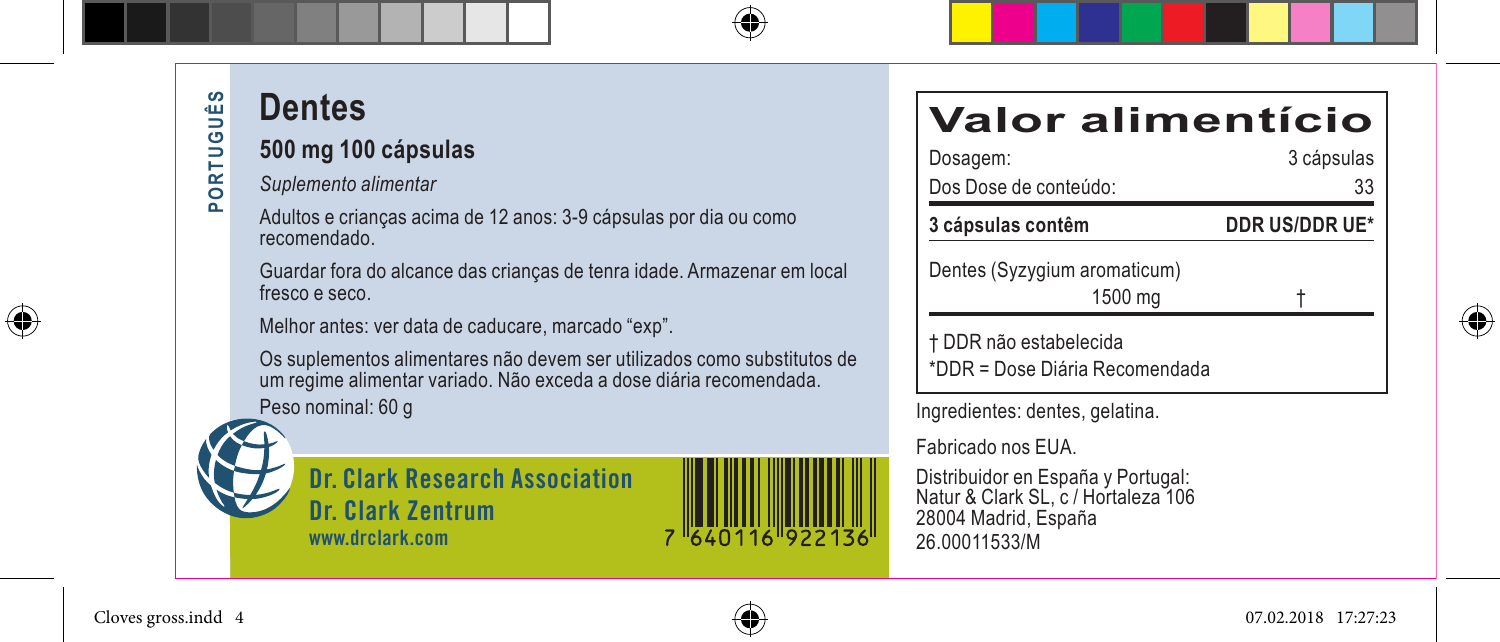#### **ESPAÑOL Clavo** SPAÑOL **500 mg 100 cápsulas** ĩй

*Complemento alimenticio*

Adultos y niños de más de 12 años: 3-9 cápsulas por día o según recomendación.

Manténgase fuera del alcance de los niños más pequeños. Almacenar en un lugar fresco y seco.

Consumir preferentemente antes de: vea fecha de caducidad, marcada "exp".

Los complementos alimenticios no deben utilizarse como sustituto de una dieta equilibrada. No superar la dosis diaria expresamente recomendada. Peso nominal: 60 g



⊕

**Dr. Clark Research Association Dr. Clark Zentrum www.drclark.com**

## **Valor alimenticio**

| Dosificación:<br>Dosis por envase:                         | 3 cápsulas<br>33      |  |
|------------------------------------------------------------|-----------------------|--|
| 3 cápsulas contienen                                       | <b>CDR US/CDR UE*</b> |  |
| Clavo (Syzygium aromaticum)<br>1500 mg                     |                       |  |
| † CDR no establecida<br>*CDR = Cantidad Diaria Recomendada |                       |  |

Ingredientes: clavo, gelatina.

Fabricado en los EEUU.

Distribuidor en España y Portugal: Natur & Clark SL, c / Hortaleza 106 28004 Madrid, España 26.00011533/M





640116 922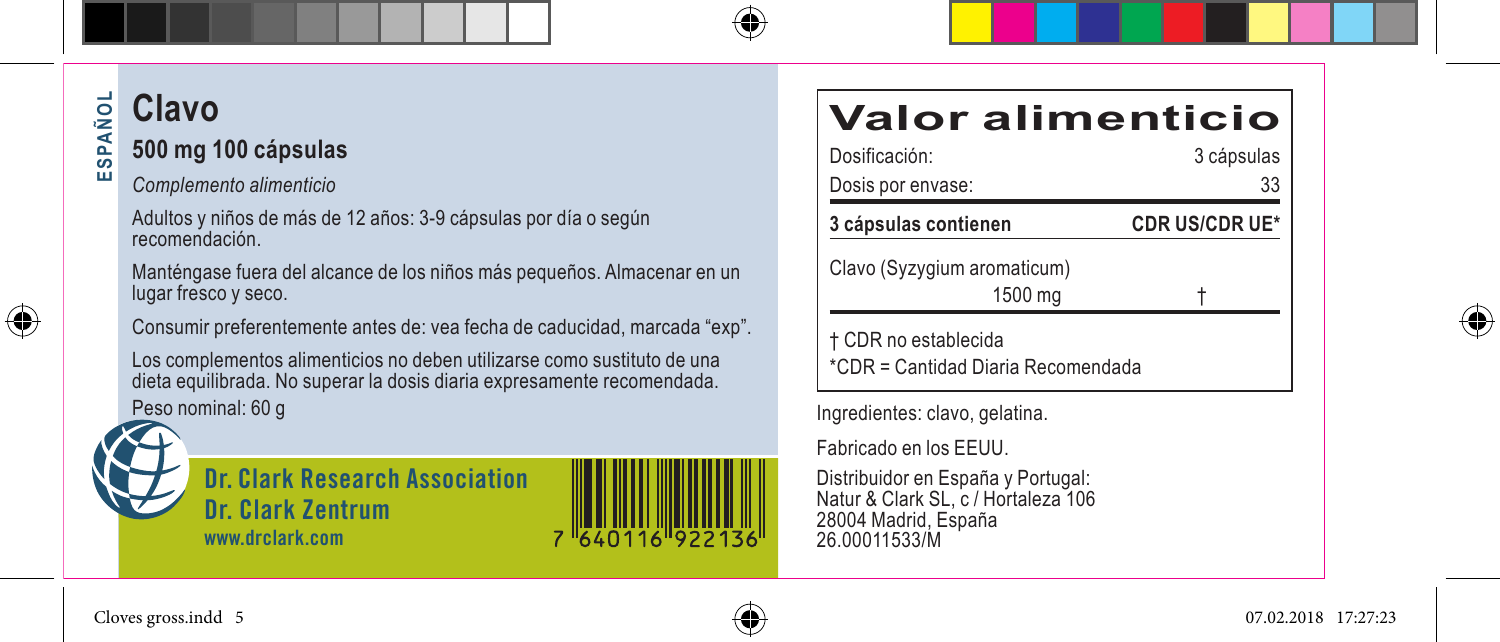# **Chiodi di Garofano**

### **500 mg 100 capsule**

*Integratore alimentare*

Adulti e bambini sopra i 12 anni: da 3 a 9 capsule al giorno o secondo prescrizione.

Mantenere fuori dalla portata dei bambini piccoli. Conservare in luogo fresco e asciutto.

Da consumarsi entro: vedere data di scadenza, indicata "exp".

Gli integratori alimentari non vanno intesi come sostituto di una dieta variata. Non eccedere la dose giornaliera raccomandata.

Peso nominale: 60 gr



**Dr. Clark Research Association Dr. Clark Zentrum www.drclark.com**



## **Valore alimentare**

| Posologia:                                                                     | 3 capsule             |  |
|--------------------------------------------------------------------------------|-----------------------|--|
| Dosi per contenuto:                                                            | 33                    |  |
| 3 capsule contengono                                                           | <b>RDA US/RDA UE*</b> |  |
| Chiodi di Garofano (Syzygium aromaticum)                                       |                       |  |
| 1500 mg                                                                        |                       |  |
| † Razione giornaliera non stabilita<br>*RDA = Razione Giornaliera Raccomandata |                       |  |

Ingredienti: chiodi di garofano, gelatina.

Fabbricato negli Stati Uniti.

Agente esclusivo Italia: Dr. Clark Service di Marina Cosati Via Montarinetta 1 6900 Lugano Svizzera



Cloves gross.indd 6  $\left\{\bigoplus\right\}$  07.02.2018 17:27:23

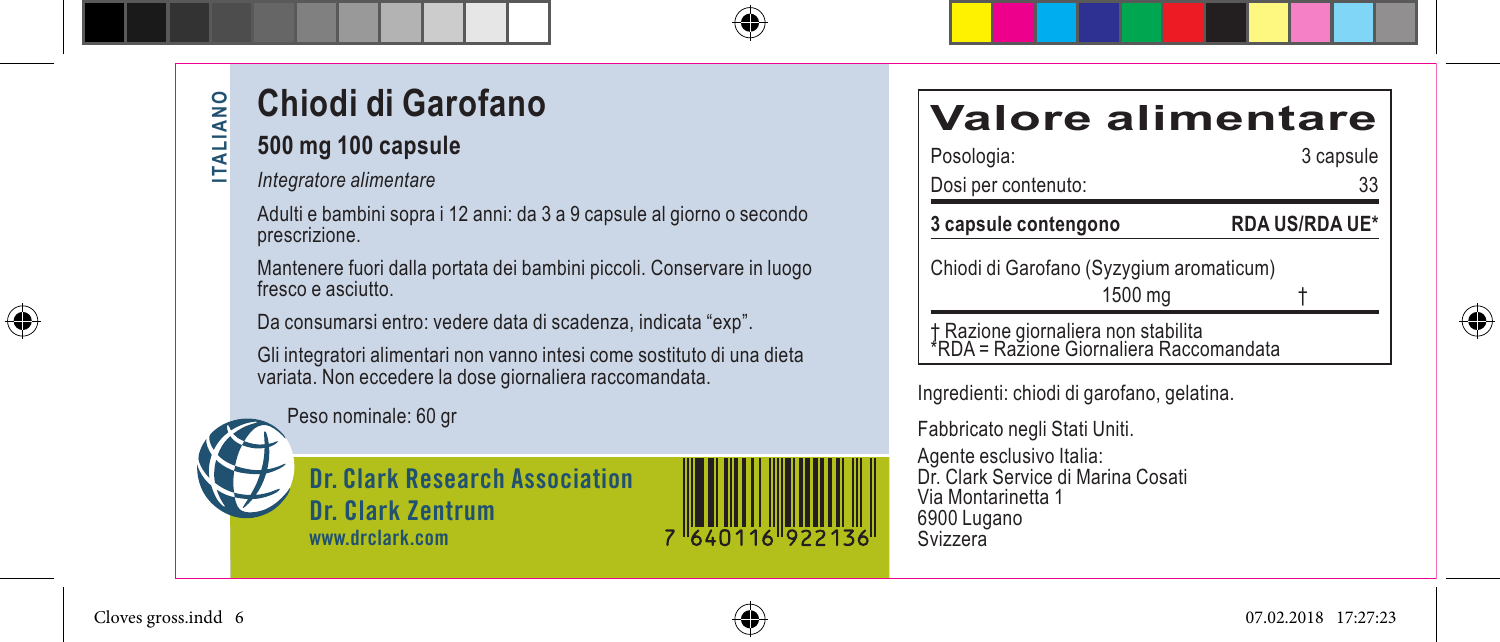#### $\frac{1}{2}$ **Clous de Girofles FRANÇAIS** FRANC

#### **500 mg 100 capsules**

*Complément Alimentaire*

Adultes et enfants de 12 ans ou plus: 3-9 capsules par jour ou selon recommandation.

Tenir hors de la portée des jeunes enfants. À conserver dans un endroit frais et sec.

À consommer de préférence avant: voir date de péremption, marquée "exp".

Les compléments alimentaires ne doivent pas être utilisés comme substituts d'un régime alimentaire varié. Ne pas dépasser la dose journalière indiquée.

Poids nominal: 60 g.

**Dr. Clark Research Association Dr. Clark Zentrum www.drclark.com**

## **Valeur nutritionnelle**

| Dose recommandée:<br>Nombre de doses rec. par boîte:    | 3 capsules<br>33      |
|---------------------------------------------------------|-----------------------|
| 3 capsules contiennent                                  | <b>AJR US/AJR UE*</b> |
| Clous de Girofles (Syzygium aromaticum)                 |                       |
| 1500 mg                                                 |                       |
| † AJR non établi<br>*AJR = Apport Journalier Recommandé |                       |

Ingrédients: clous de girofle, gélatine. Fabriqué aux États-Unis.

Distribution en Europe: Dr. Clark Zentrum Limited, 152 Naxxar Rd. #7, SGN 9030 San Gwann, Malta.